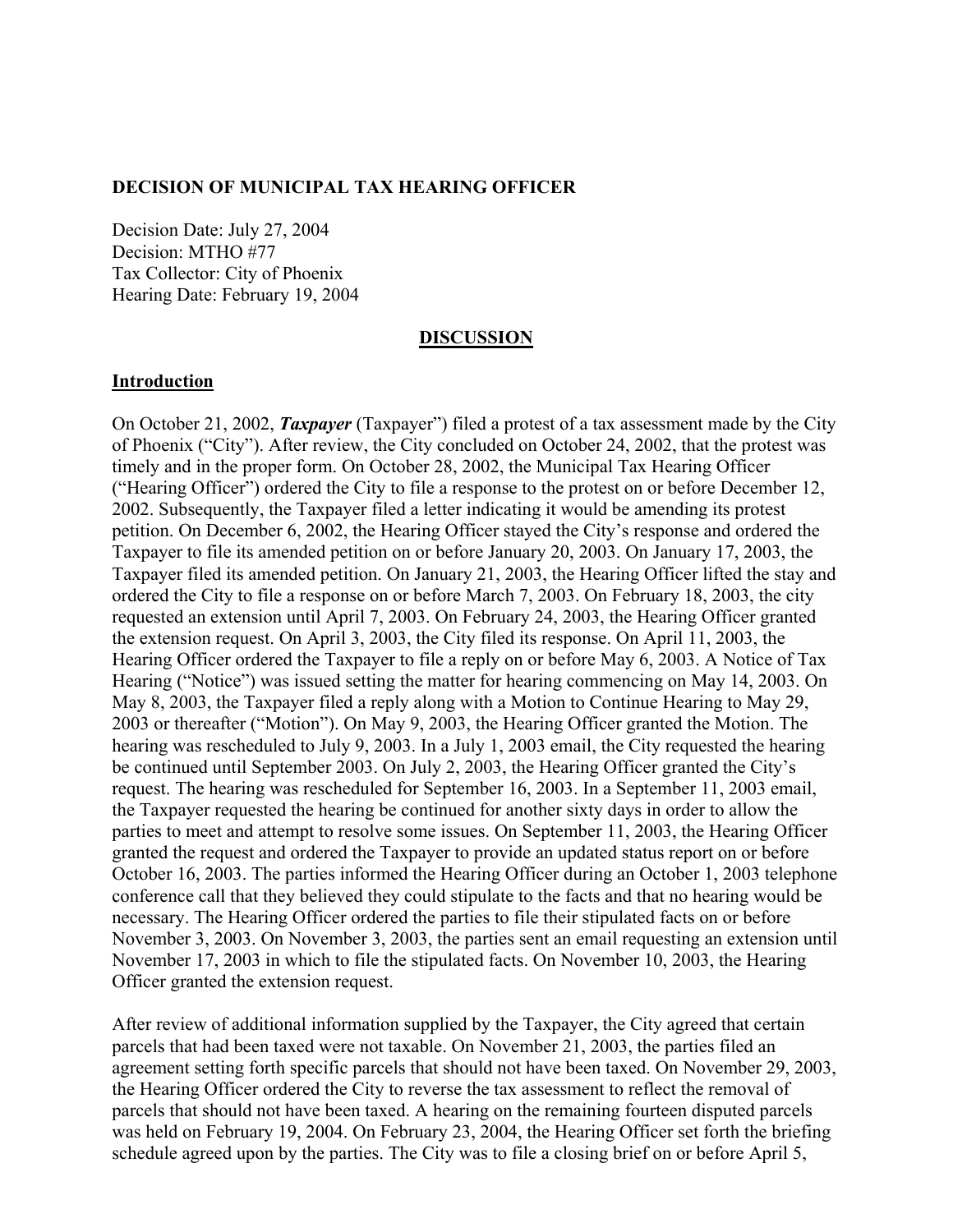2004 and the Taxpayer would file its closing brief on or before May 5, 2004. On April 5, 2004, the City requested an extension to file their brief. The Taxpayer opposed the extension. A conference call was held on April 7, 2004 to discuss the request. On April 12, 2004, the Hearing Officer set forth the revised briefing dates agreed upon by the parties. The City would file a closing brief on or before May 14, 2004, the Taxpayer would file a closing brief on or before June 28, 2004, and the Hearing Officer would issue a decision within fifteen days of receipt of the Taxpayer's brief. The City filed its brief on May 14, 2004 and the Taxpayer filed its brief on June 28, 2004. On July 7, 2004, the Hearing Officer indicated the record was closed and a written decision would be issued on or before July 28, 2004.

The City conducted an audit of the Taxpayer for the period August 1996 through December 2000. As a result of that audit, the City assessed the Taxpayer for taxes due of \$649,551.77 for unreported speculative builder revenue pursuant to City Code Section 416 ("Section 416"). In addition, interest was assessed up through June 2002 in the amount of \$252,052.61. Subsequent to filing a protest in this matter, the Taxpayer provided additional information to the City. After review of the information, the City agreed with the Taxpayer that certain parcels that had been assessed were not taxable transfers. The City agreed the following parcels should be removed from the assessment: 4A, 4B-2, 4B-3, 4B-4, 4C-2, 4C3-1, 4C3-4, 4C-4, 4D, 5B-1, 5B-2, 5B-2A, 5D-1/5D-2, land surrounding Parcel 3B-1A, and 1A and 1B. As a result, the assessment was reduced by \$481,920.39 in tax as well as reductions in the associated interest. The remaining fourteen parcels remain in dispute: 5D-3, 17A-2, 4C-1, 3B-1A, 3C-2A, 4C-3B, 4B-1, 4B-5, 5A-3, 5C-1, 5E, 16A, 16A-1, and 17A-1.

## **City Position**

The City asserted that City Code Section 100 ("Section 100") defines a "speculative builder" as an owner-builder who sells or contracts to sell improved real property on or before the expiration of 24 months after the improvement's substantial completion. Further, City Code Section 14-416 (a)(1) ("Section 416 (a)(1)") provides that the tax liability for a speculative builder is based on the total selling price from the sale of the improved real property. In this case, the City argued that the Taxpayer sold improved real property within 24 months after improvements were substantially complete and thus were taxable speculative builder sales.

With regard to all fourteen parcels still in dispute, the City acknowledged that the purchasers of the parcels were required to do additional work (providing electrical specification needs regarding the use of the property, bringing wires, determining what phase power to use, etc…). The City argued that the fourteen parcels that remain in dispute are all taxable as speculative builder sales pursuant to 14-416. The speculative builder tax is imposed on taxpayers who improve and then sell real property. City Code Section 14-416 (a)(2) sets forth what is meant by "improved real property":

- "(2) "Improved real property means any real property:
	- $(A) \quad \ldots$
	- $(B) \dots$
	- $(C) \quad \ldots$
	- (D) where water, power, and streets have been constructed to the property line."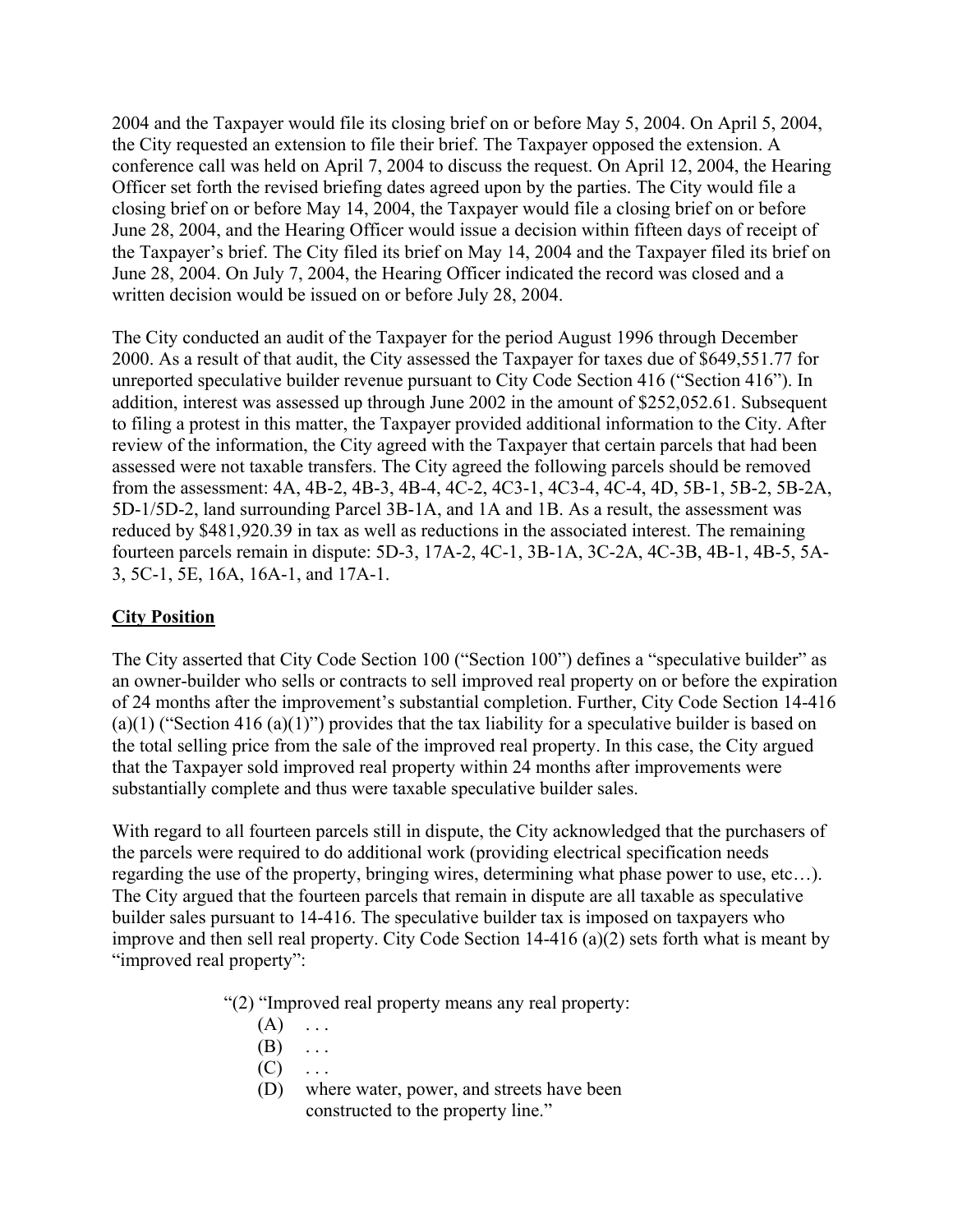In this case, the City asserted that there was no dispute between the parties that water and streets "had been constructed to the property line." The City disputed the Taxpayer's argument that there was not power to the property line for the fourteen parcels in dispute. According to the City, there was an electrical power distribution line passing in front of all of the parcels in dispute. The City acknowledged that it would have posed additional costs to the Taxpayer to utilize the power line to the front of the property of four of the parcels. According to the City, Arizona Public Service Company ("APS") brought an additional underground feed line to the rear of the four parcels for the convenience of the customers that purchased each of the four parcels. The City argued that whether additional lines were brought in for the convenience of APS or the property purchasers has no bearing on whether the parcel was improved for purposes of the speculative builder tax.

The City asserted that all fourteen of the disputed parcels had construction of the infrastructure for power to the property line at the time the transaction or sale of the property occurs. As a result, the City argued the requirement of having power constructed to the property line was satisfied. According to the City, it would not be possible in most instances to complete the type of service that is needed without knowing the specific customer needs. The City argued if the intent were to only tax those transactions in which electrical service was provided to the site, which conformed to the exact use of the property, the City Code would have included such language. Since that language was not included, the City asserted that having the necessary conduit to the property line to provide electrical service was sufficient enough to meet the Code requirements of having power constructed to the property line.

### **Taxpayer Position**

The Taxpayer asserted that fourteen of the parcels within the overall *Project* were still in dispute with the City. According to the Taxpayer, Section 14-416 (a)(2) requires power to be constructed to the property line in order for there to be "improved real property" subject to the speculative builder tax. The Taxpayer argued that taxing statutes are not and should not be extended to embrace objects bearing the burden of taxation by a strained construction or implication. Further, the Taxpayer argued Arizona law requires that a tax provision that defines the scope of a tax must be construed in favor of the taxpayer. Section 416 (a)(2) also requires water and streets to be constructed to the property line in order for it to be "improved real property." The Taxpayer acknowledged that the necessary water and streets were constructed to the property line of the fourteen disputed parcels. Additionally, each of the parcels had an electrical power distribution line passing by the property.

The Taxpayer asserted that the buyer of each of the fourteen parcels in dispute had to do many things subsequent to the sale in order to have "power" for its property. According to the Taxpayer, none of the disputed parcels had useable power at the property at the time of transfer until the new owner requested services from Arizona Public Service ("APS"). For eleven of the parcels, there was empty conduit running to the property. In those instances, the property buyer was required to have an electrical design consultant prepare electrical plans, and then APS would have to set a transformer and pull wire to the site. While several of the parcels (parcels 5D-3, 17A-2, 3C-2A) had power lines running to the property, the Taxpayer asserted those were "long haul" lines which did not have service points available for use. According to the Taxpayer, those lines could not be used to provide power to a property without significant additional work. In fact, for each of the three parcels, the power lines eventually used by APS to service the parcels originated from a source that was not available to the parcels at the time of transfer.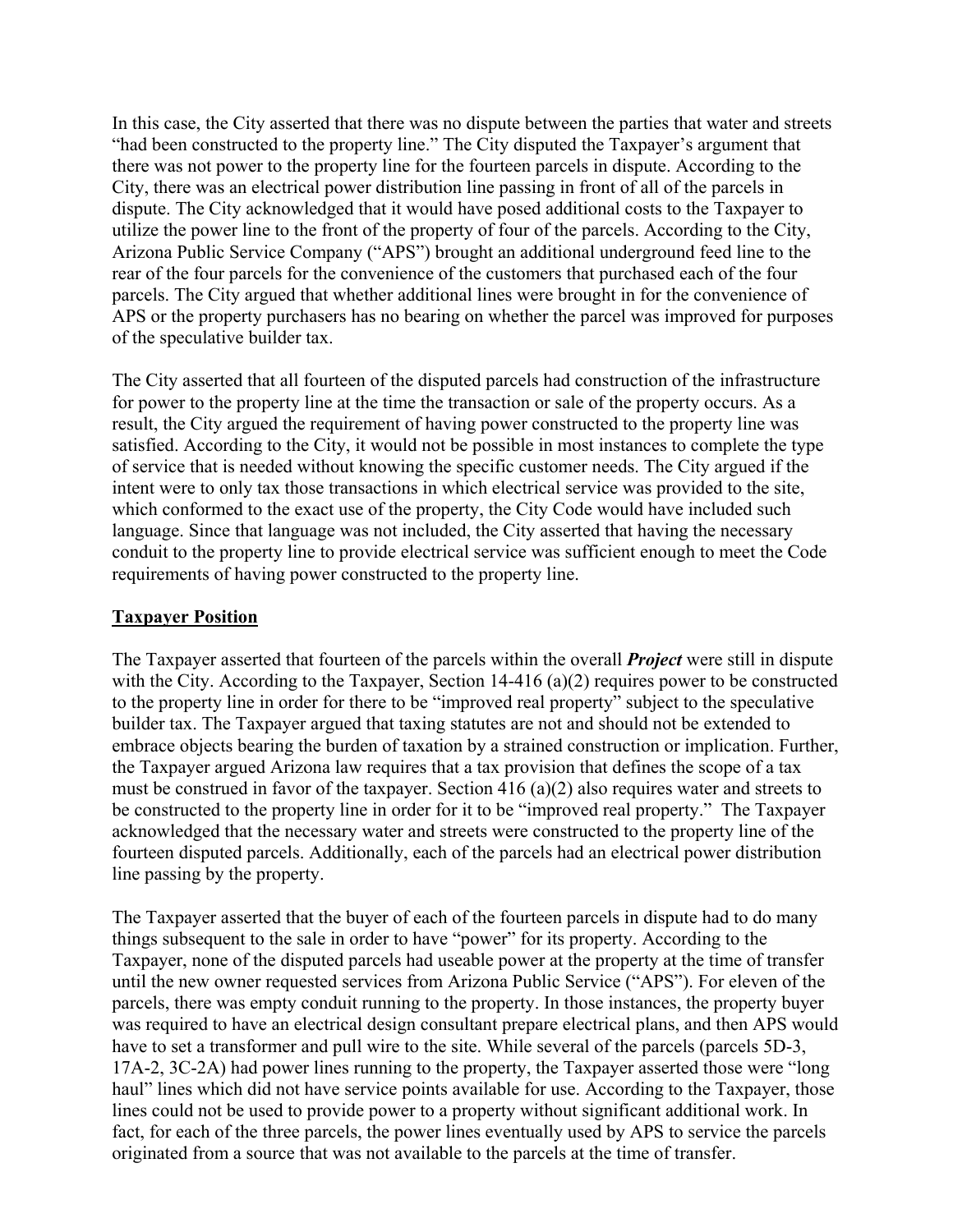### **ANALYSIS**

The only issue to resolve in this matter is whether or not the fourteen disputed parcels had "power to the property line" at the time they were sold and thus were taxable sales of improved property pursuant to Section 416 (a)(2). There was no dispute that water and streets had been constructed to the property line for each of the disputed parcels. We concur with the Taxpayer's assessment that Arizona law requires a tax provision that defines the scope of a tax to be construed in favor of the taxpayer. While Section 416 (a)(2) does not specifically state that the "power to the property line" must be useable, we find that any other reading of Section 416 (a)(2) would result in a strained construction. As a result, we conclude that the "power to the property line" must be useable. Otherwise the "power to the property line" would not be an improvement to the property and, in fact, one could argue it was a detriment to the property.

Based on the evidence presented, we do not find parcels 5D-3, 17A-2, and 3C-2A had useable "power to the property line." In each case, the buyers did not use power from a power distribution line in place on the south side of the property but utilized power from another source that did not exist at the time each of the parcels was sold. This was done because the costs of utilizing the line in place made it economically prohibitive to run useable power to any of the three parcels. As a result, we conclude that parcels 5D-3, 17A-2, and 3C-2A were not improved real property pursuant to Section 416 (a)(2).

The other eleven disputed parcels had high voltage distribution lines running on or near the property line along with conduit service stubs running to the property. The conduit service stubs did not contain any wire. These lots eventually used power from the high voltage distribution lines in place but only after the lot buyer had prepared electrical plans to APS. APS then had to pull lines through the conduit, install and set transformers, and install meters. We note that part of the difficulty in this matter arises because we are dealing with commercial property instead of residential property. The power needs for residential property are basically all the same and as a result the wires are actually run through the conduit to the property. In this case, the power needs of the commercial property are not known until it is sold to a specific type of commercial customer. In this case, the Taxpayer has taken the power as far as they could without knowing the actual needs of the purchasers of the parcels. Was this enough to conclude there was useable "power to the property line" pursuant to Section 416 (a)(2)? We think it does. The fact that the distribution line and conduit were to the property line at the time of sale of each of the parcels and the parcel purchasers utilized the same to provide power leads us to conclude there was useable power to the parcels at the time of sale. As a result, we conclude parcels 4C-1, 3B-1, C-3b, 4B-1, 4B-5, 5A-3, 5C-1, 5E, 16A, 16A-1, and 17A-1 were improved real property pursuant to Section 416 (a)(2).

Based on all the above, we find that with the exception of these eleven parcels, the Taxpayer's October 21, 2002 protest shall be granted.

### **FINDINGS OF FACT**

1. On October 21, 2002, the Taxpayer filed a letter of protest of a tax assessment made by the City.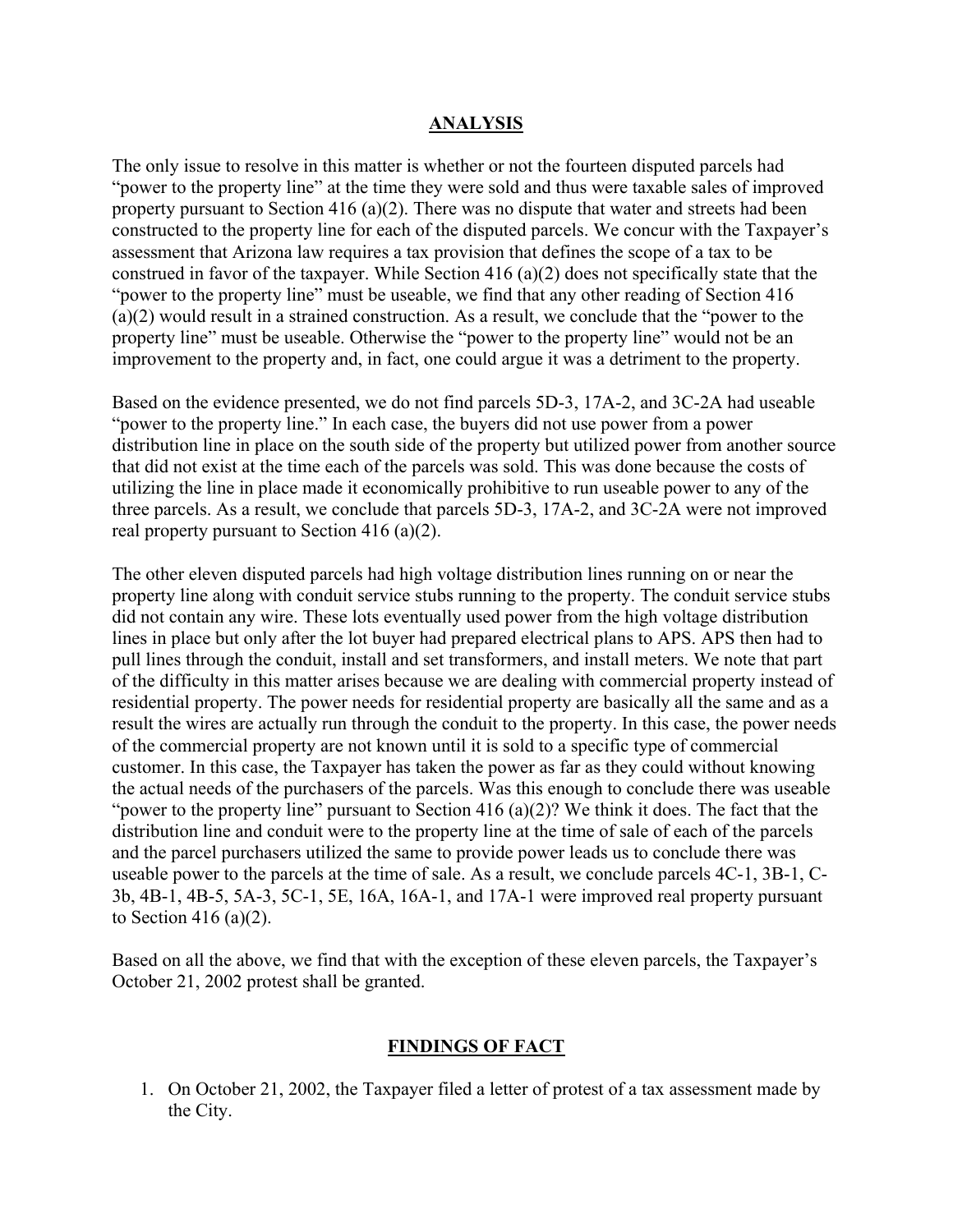- 2. After review, the City concluded on October 24, 2002, that the protest was timely and in the proper form.
- 3. On October 28, 2002, the Hearing Officer ordered the City to file a response to the protest on or before December 12, 2002.
- 4. Subsequently, the Taxpayer filed a letter indicating it would be amending its protest petition.
- 5. On December 6, 2002, the Hearing Officer stayed the City's response and ordered the Taxpayer to file its amended petition on or before January 20, 2003.
- 6. On January 17, 2003, the Taxpayer filed its amended petition.
- 7. On January 21, 2003, the Hearing Officer lifted the stay and ordered the City to file a response on or before March 7, 2003.
- 8. On February 18, 2003, the City requested an extension until April 7, 2003.
- 9. On February 24, 2003, the Hearing Officer granted the extension request.
- 10. On April 3, 2003, the City filed its response.
- 11. On April 11, 2003, the Hearing Officer ordered the Taxpayer to file a reply on or before May 6, 2003.
- 12. A Notice was issued setting the matter for hearing commencing on May 14, 2003.
- 13. On May 8, 2003, the Taxpayer filed a reply along with a Motion.
- 14. On May 9, 2003, the Hearing Officer granted the Motion.
- 15. The hearing was rescheduled to July 9, 2003.
- 16. In a July 1, 2003 email, the City requested the hearing be continued until September 2003.
- 17. On July 2, 2003, the Hearing Officer granted the City's request.
- 18. The hearing was rescheduled for September 16, 2003.
- 19. In a September 11, 2003 email, the Taxpayer requested the hearing be continued for another sixty days in order to allow the parties to meet and attempt to resolve some issues.
- 20. On September 11, 2003, the Hearing Officer granted the request and ordered the Taxpayer to provide updated status report on or before October 16, 2003.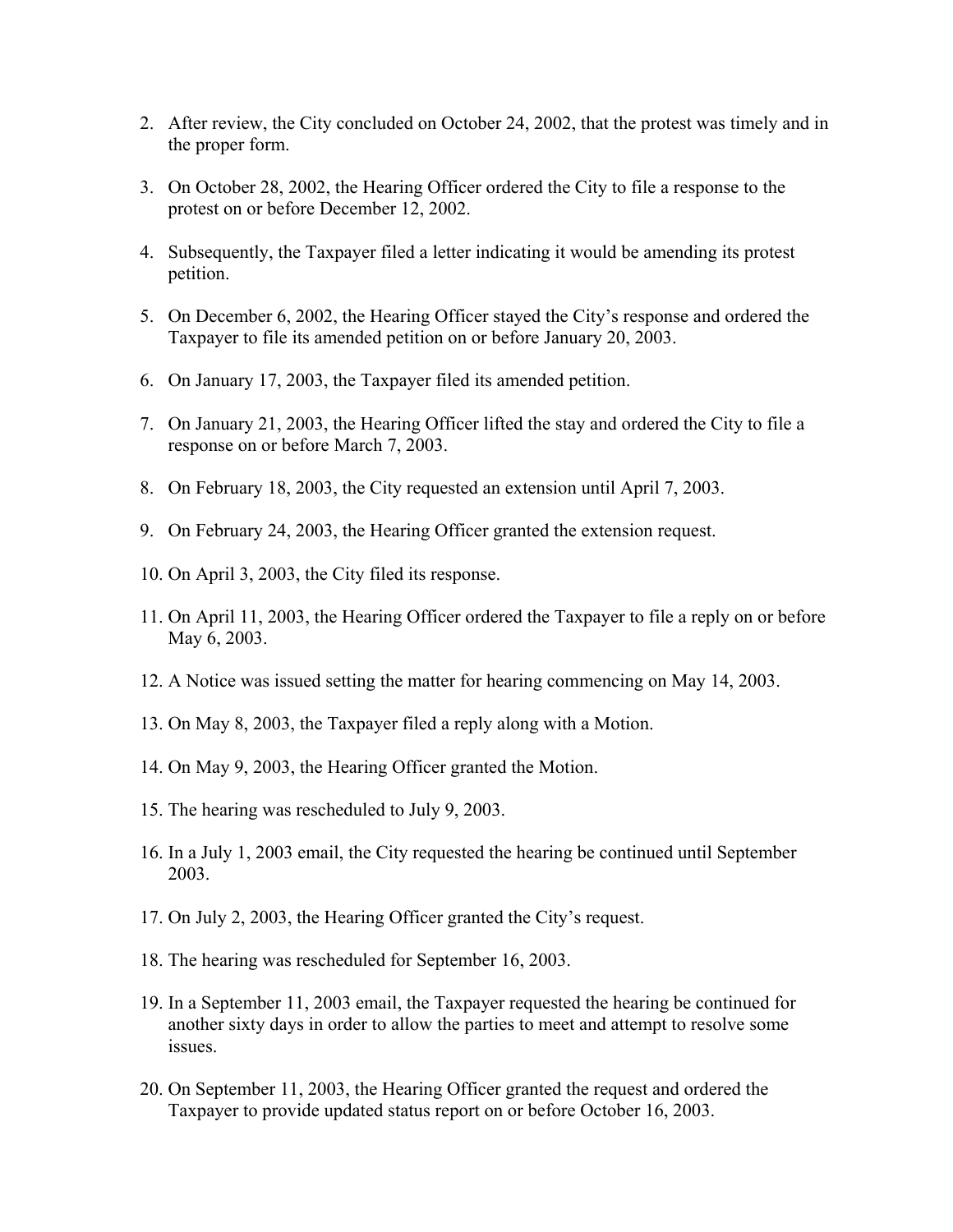- 21. The parties informed the Hearing Officer during an October 1, 2003 telephone conference call that they believed they could stipulate to the facts and that no hearing would be necessary.
- 22. The Hearing Officer ordered the parties to file their stipulated facts on or before November 3, 2003.
- 23. On November 3, 2003, the parties sent an email requesting an extension until November 17, 2003 in which to file the stipulated facts.
- 24. On November 10, 2003, the Hearing Officer granted the extension request.
- 25. After review of additional information supplied by the Taxpayer, the City agreed that certain parcels that had been taxed were not taxable.
- 26. On November 21, 2003, the parties filed an agreement setting forth specific parcels that should not have been taxes.
- 27. On November 29, 2003, the Hearing Officer ordered the City to revise the tax assessment to reflect the removal of parcels that should not have been taxed.
- 28. A hearing on the remaining fourteen disputed parcels was held on February 19, 2004.
- 29. On February 23, 2004, the Hearing Officer set forth the briefing schedule agreed upon by the parties.
- 30. The City was to file a closing brief on or before April 5, 2004 and the Taxpayer would file its closing brief on or before May 5, 2004.
- 31. On April 5, 2004, the City requested an extension to file their brief.
- 32. The Taxpayer opposed the extension.
- 33. A conference call was held on April 7, 2004 to discuss the request.
- 34. On April 12, 2004, the Hearing Officer set forth the revised briefing dates agreed upon by the parties.
- 35. The City would file a closing brief on or before May 14, 2004, the Taxpayer would file a closing brief on or before June 28, 2004, and the Hearing Officer would issue a decision within fifteen days of receipt of the Taxpayer's brief.
- 36. The City filed its brief on May 14, 2004 and the Taxpayer filed its brief on June 28, 2004.
- 37. On July 7, 2004, the Hearing Officer indicated the record was closed and a written decision would be issued on or before July 28, 2004.
- 38. The City conducted an audit of the Taxpayer for the period August 1996 through December 2000.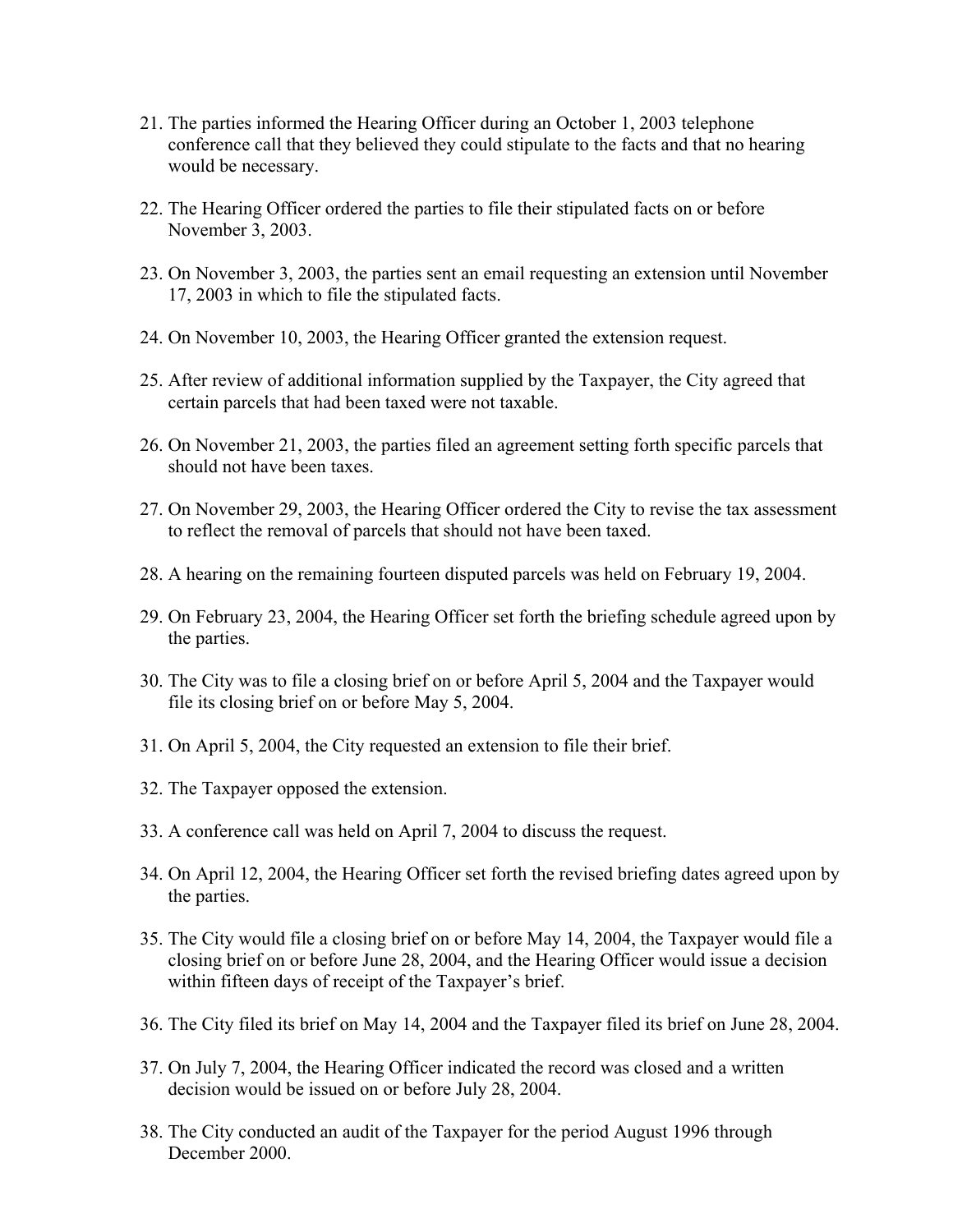- 39. As a result of that audit, the City assessed the Taxpayer for taxes due of \$649,551.77 for unreported speculative builder revenue pursuant to Section 416.
- 40. In addition, interest was assessed up through June 2002 in the amount of \$252,052.61.
- 41. Subsequent to filing a protest in this matter, the Taxpayer provided additional information to the City.
- 42. After review of the information, the City agreed the following parcels should be removed from the assessment: 4A, 4B-2, 4B-3, 4B-4, 4C-2, 4C3-1, 4C-4, 4D, 5B-1, 5B-2, 5D-1/5D-2, land surrounding Parcel 3B-1A, and 1A and 1B.
- 43. As a result, the assessment was reduced by \$481,920.39 in tax as well as reductions in the associated interest.
- 44. The remaining fourteen parcels remained in dispute: 5D-3, 17A-2, 4C-1, 3B-1A, 3C-2A, 4C-3B, 4B-1, 4B-5, 5A-3, 5C-1, 5E, 16A, 16A-1, and 17A-1.
- 45. During the audit period, the Taxpayer sold improved real property within 24 months after improvements were substantially complete.
- 46. All fourteen parcels in dispute had water and streets to the property line and an electrical distribution line running by the property.
- 47. Three parcels (parcels 5D-3, 17A-2, and 3C-2A) had power lines running by the property but did not have service points available for use.
- 48. The lot purchasers were unable to utilize the power lines running by the property for parcels 5D-3, 17A-2, and 3C-2A without incurring substantial additional work/costs.
- 49. The power lines used by APS to service parcels 5D-3, 17A-2, and 3C-2A originated from a source that was not available to the parcels at the time of transfer by the Taxpayer.
- 50. Parcels 4C-1, 3B-1, C-3b, 4B-1, 4B-5, 5A-3, 5C-1, 5E, 16A, 16A-1, and 17A-1, all had power distribution lines running by the property along with conduit running to the property line at the time of sale of each of the parcels.
- 51. Parcels 4C-1, 3B-1, C-3b, 4B-1, 4B-5, 5A-3, 5C-1, 5E, 16A, 16A-1, and 17A-1, were eventually provided service by APS from the power distribution lines that were available to the parcels at the time of transfer by the Taxpayer.
- 52. Parcels 5D-3, 17A-2, and 3C-2A did not have power to the property line at the time of transfer by the Taxpayer.
- 53. Parcels 4C-1, 3B-1, C-3b, 4B-1, 4B-5, 5A-3, 5C-1, 5E, 16A, 16A-1, and 17A-1 all had power to the property line at the time of transfer by the Taxpayer.